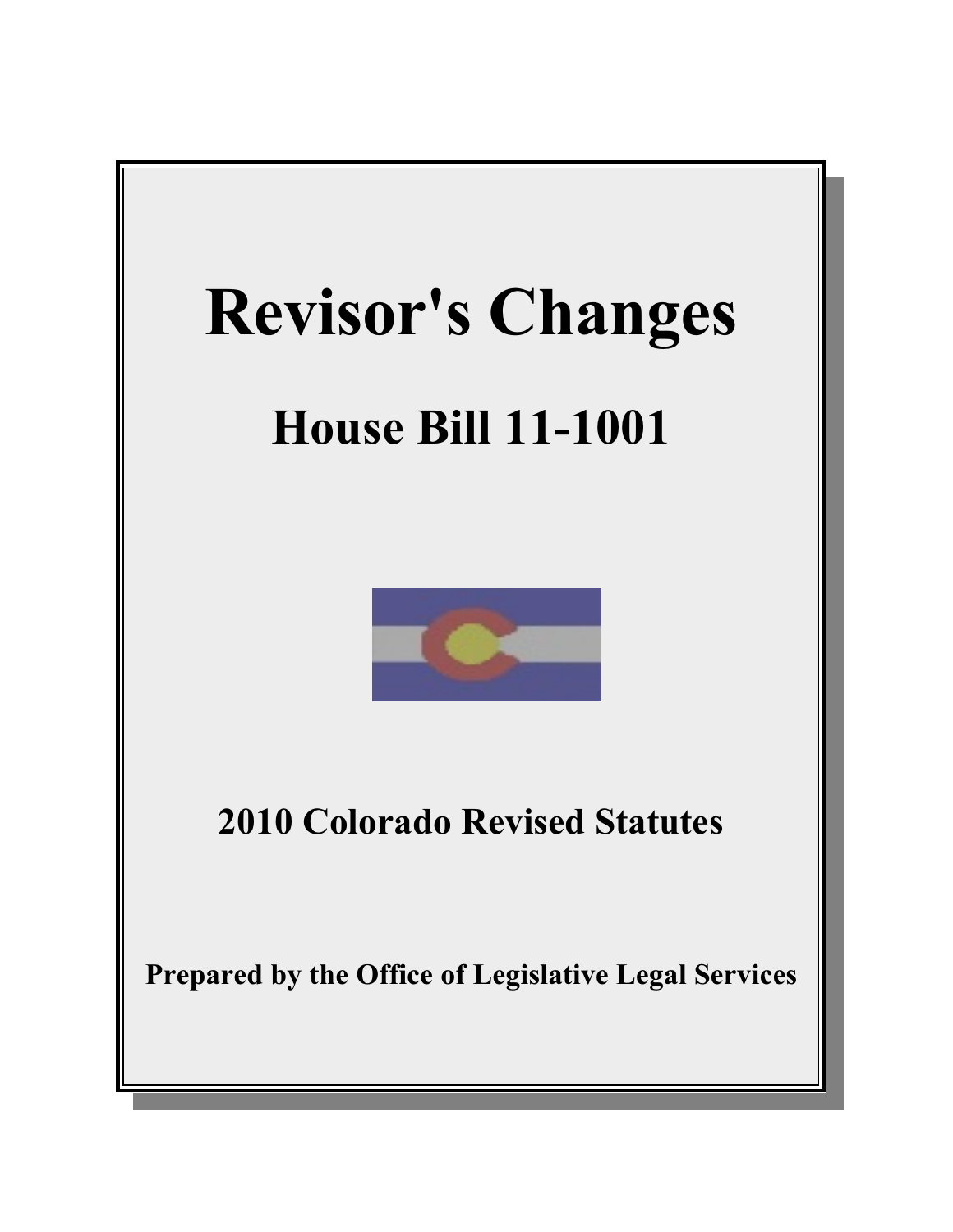## REVISOR'S NOTE

NOTE: In the preparation of the 2010 Colorado Revised Statutes, the Office of Legislative Legal Services has compiled, edited, and arranged the statutes to include changes made at the 2010 Regular Session and in accordance with article 5 of title 2, Colorado Revised Statutes.

Itemized below are the changes made in the 2010 Colorado Revised Statutes under the authority of the Revisor in accordance with section 2-5-103 to "improve the style and clarity of the laws, yet preserve the intent, effect, and meaning of each statutory provision".

- a. **Punctuation.** A uniform system of punctuation was used in the preparation of C.R.S., and the punctuation has been changed accordingly.
- b. **Capitalization.** A uniform system of capitalization was used, and changes were made accordingly.
- c. **Present tense.** Language in the statutes has been changed to the present tense.
- d. **Short title and definition sections.** Language and format in short title and introductory portions of definition sections were standardized.
- e. **Effective date.** References to "the effective date of said section (article/part)" were changed to the actual date when the section (article/part) became effective.
- f. **Provisos.** The term "provided that" was changed to "except that" or "if" to conform to statutory format.
- g. **Grammatical changes.** In some instances, language was rewritten to correct grammar without changing substantive meaning.
- h. **Form Numbering changes.** Changes were made in C.R.S. numbering or in numbering or wording of internal references to conform to C.R.S. numbering system and statutory format.
- i. **"C.R.S. 1973" and "C.R.S." changes.** References to "C.R.S. 1973" or to "C.R.S." were corrected to conform to H.B. No. 1291, 1983 Session. "C.R.S." was added to an internal reference to a provision outside of the title in which the reference appears or deleted from a reference to a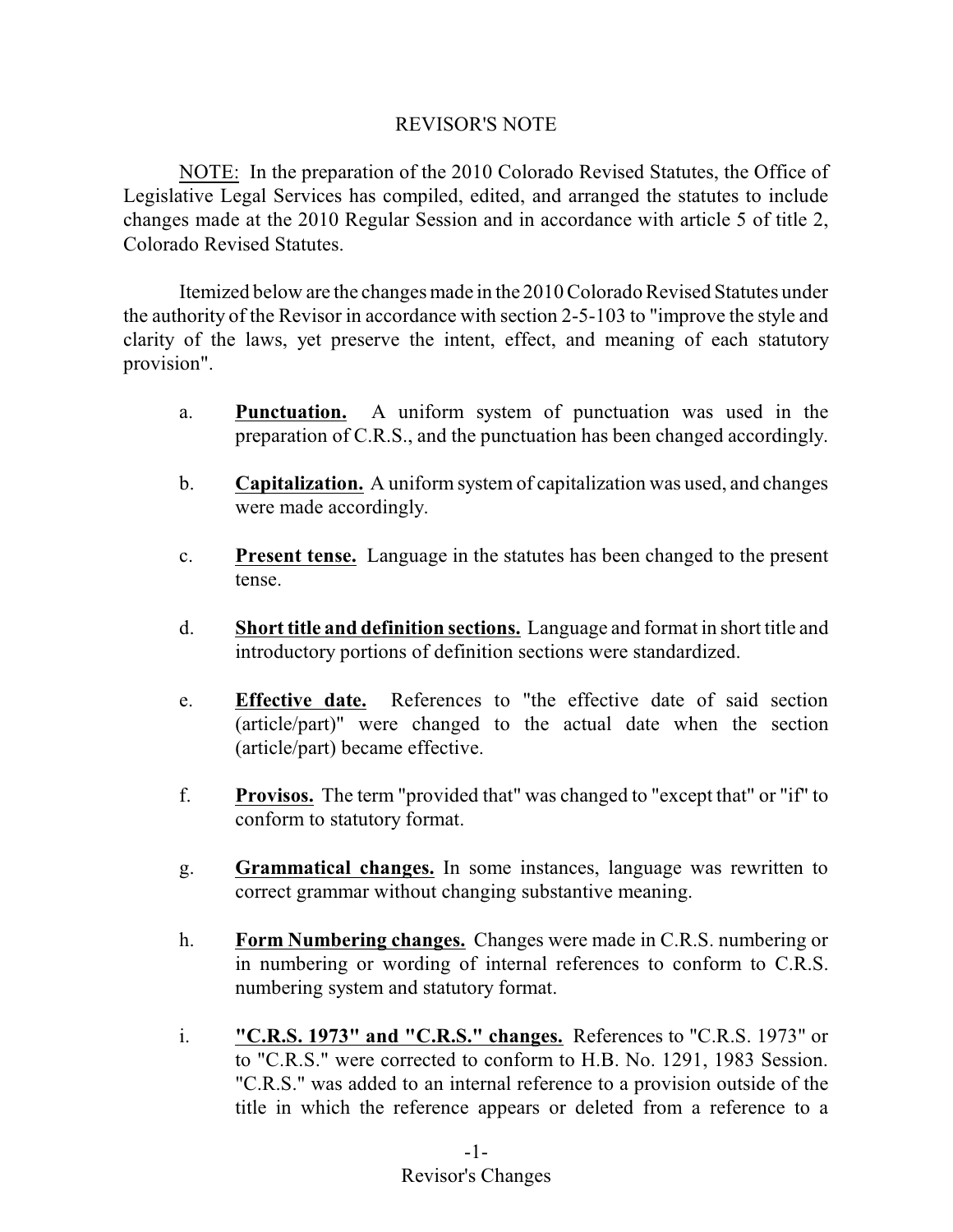provision within a title to conform with standard form.

- j. **Spelling.** Misspelled words were corrected.
- k. **Move "and" or "or" at the end of a paragraph, subparagraph, sub-subparagraph.** Moved an "and" or "or" to the next to last paragraph, subparagraph, or sub-subparagraph when a paragraph, subparagraph, or sub-subparagraph is added or repealed to conform to statutory format.
- l. **Public Law.** Changed "P.L." or "P.L. No." to "Pub.L." to conform with the method of citing public law provided by the office of the federal register, national archives and records administration.

## **TITLE 1**

- 1-45-107.5 (2), changed the court docket number from "No. 10SA43 (Colo. Mar. 22, 2010)," to "227 P.3d 892 (Colo. 2010)," to reflect the case's publication in the Pacific Reporter.
- 1-45-108 (3.3), Senate Bill 10-041 harmonized with House Bill 10-1370, effective January 1, 2011.

# **TITLE 2**

- 2-3-1203 (3)(ff.5), enacted as  $(3)(gg)$  in Senate Bill 10-072 and House Bill 10-1221 but was renumbered on revision for ease of location and Senate Bill 10-072 harmonized with House Bill 10-1221. (3)(gg), Senate Bill 10-153 harmonized with House Bill 10-1018 and House Bill 10-1131. (3)(gg)(III), changed "section 27-64-102" to "section 27-61-102" due to the renumbering of the section, as enacted in Senate Bill 10-153, on revision.
- $2-3-1503$  (1)(a), Senate Bill 10-213 harmonized with House Bill 10-1080.

# **TITLE 6**

6-1-707 (1)(a)(I)(D), deleted "which" before "that offers" to accurately reflect the language adopted in Senate Bill 99-143.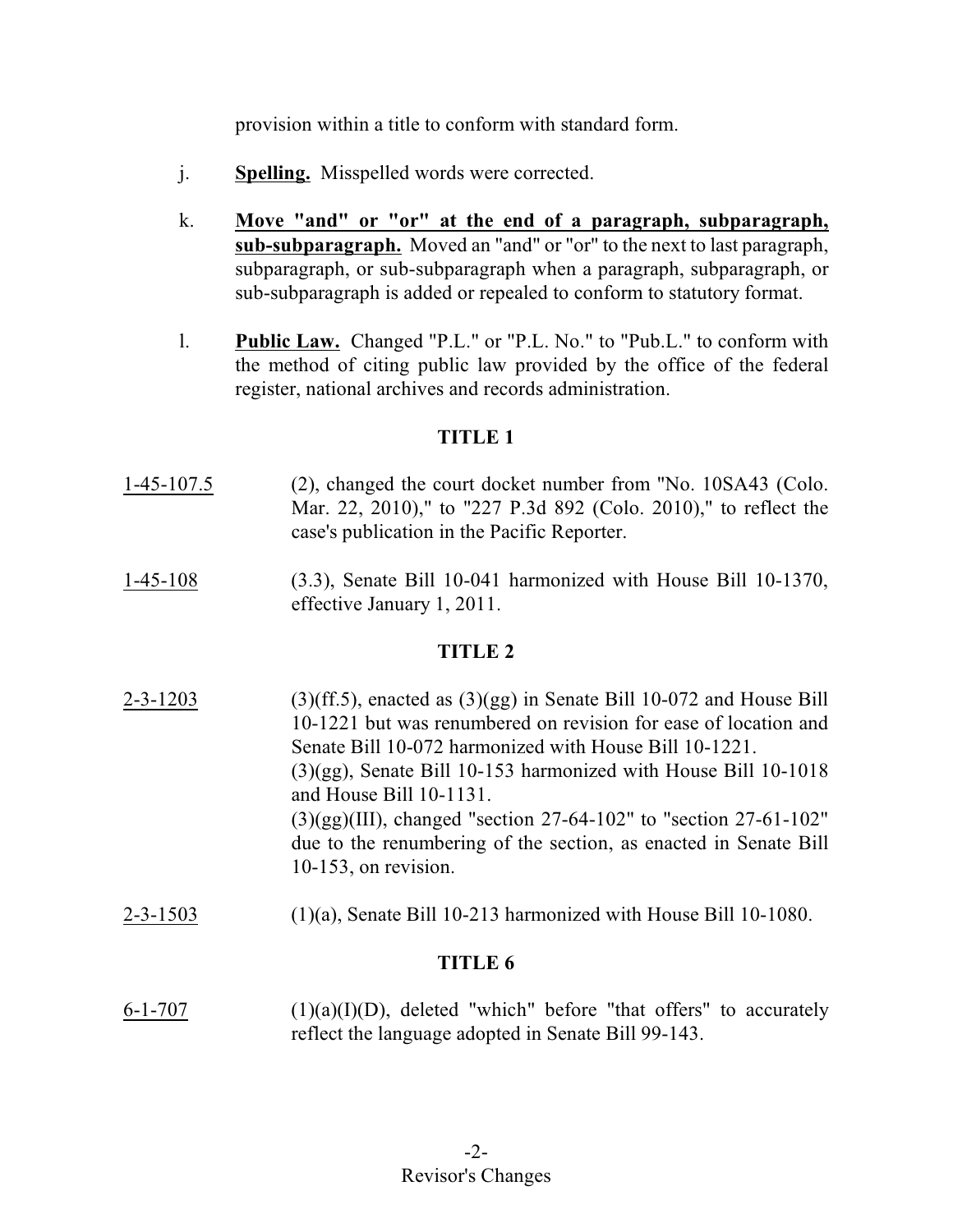$10-16-104$   $(1.4)(a)(V)$ , changed "Individualized education plan" to "Individualized education program" to accurately reflect the term as defined in section 22-20-103. (6.7)(a), changed "Employment Retirement Income Security Act of 1974" to "Employee Retirement Income Security Act of 1974" to accurately reflect the title of the federal act.

- 12-23-111 (6)(a), reinserted "of existing facilities on his or her own property or residence," after "repair" because the language appeared in the introduced version of House Bill 10-1225 but was inadvertently dropped in the engrossed version of the bill.
- 12-32-102 (1), House Bill 10-1224 harmonized with House Bill 10-1260.
- 12-32-108.3 (10), Senate Bill 10-175 harmonized with House Bill 10-1224.
- 12-32-109.3 (1), House Bill 10-1224 harmonized with House Bill 10-1260.
- 12-36-103 (6)(a), Senate Bill 10-109 harmonized with House Bill 10-1260.
- 12-36-106 (3)(w), enacted as subsection (3)(z) in House Bill 10-1260, but was relettered on revision since it is identical to subsection  $(3)(w)$  as added by House Bill 10-1128. (5)(k), section 35 of House Bill 10-1260 harmonized with section 44 of House Bill 10-1260.
- 12-36-117 (1)(mm), changed "25-1.5-106 (2)" to "25-1.5-106 (3)" to accurately reflect the subsection that was renumbered as a result of the harmonization of House Bill 10-1284 and Senate Bill 10-109.
- 12-36-123.5 (3.5)(e)(I), House Bill 10-1128 harmonized with House Bill 10-1260.
- 12-36-134 (1)(d) and (1)(f), House Bill 10-1244 harmonized with House Bill 10-1260.
- 12-43.3-201 (3)(a), changed "2010-2011" to 2010-11" to conformto the standard statutory method of referring to state fiscal years.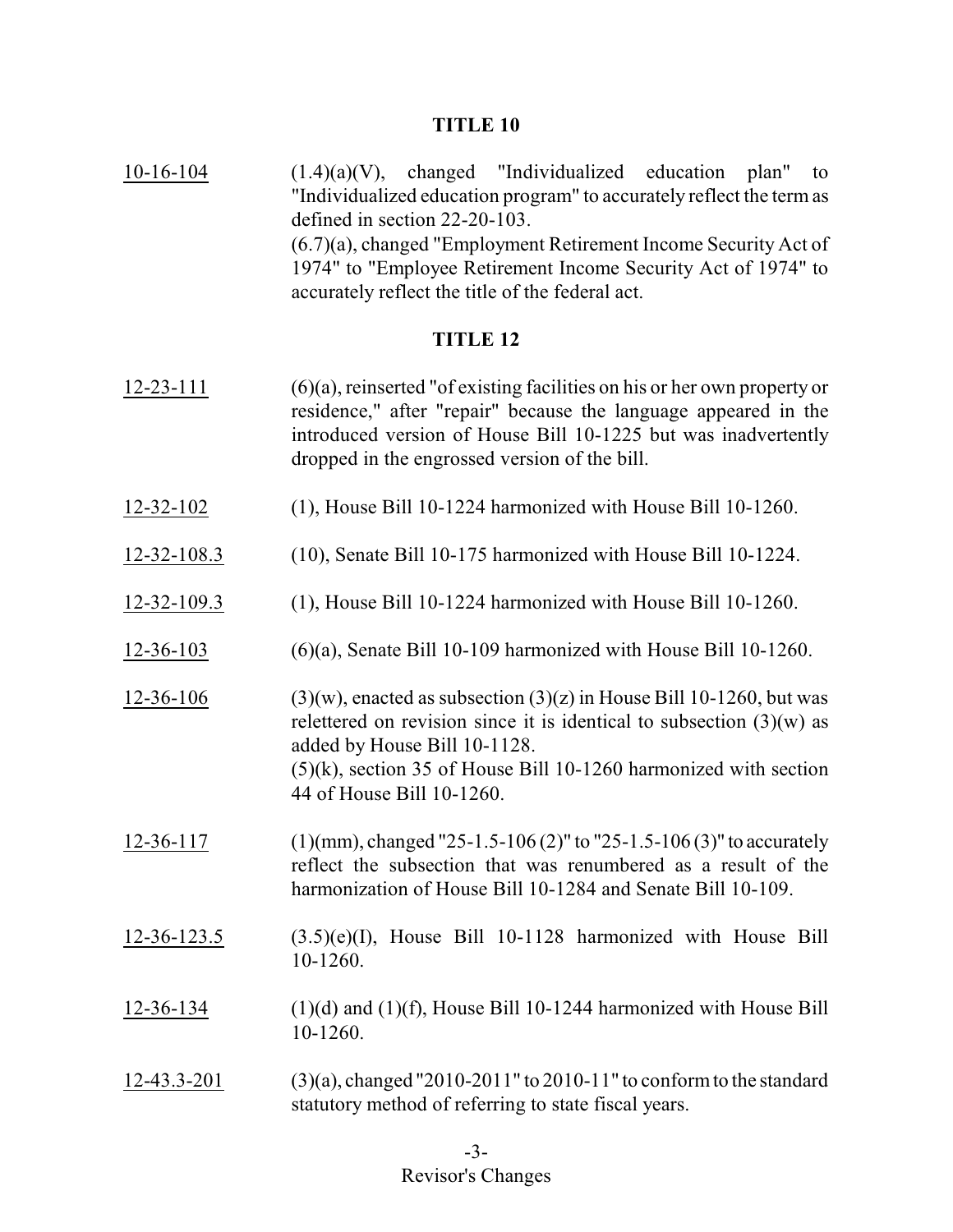| 12-43.3-307 | (1), relettered and renumbered the provisions within the subsection<br>to conform to statutory format.                                                                                                                                                                                                                                                                       |
|-------------|------------------------------------------------------------------------------------------------------------------------------------------------------------------------------------------------------------------------------------------------------------------------------------------------------------------------------------------------------------------------------|
| 12-43.3-501 | $(4)$ and $(5)$ , enacted as subsections $(3)$ and $(4)$ , respectively, in<br>House Bill 10-1284 but were renumbered on revision to correct a<br>numbering error made in the House Judiciary Committee Report.<br>$(4)$ , changed "in subsection $(4)$ " to "in subsection $(5)$ " to accurately<br>reflect the subsection that was renumbered on revision.                 |
| 12-43.3-901 | $(4)(e)$ , changed "section 25-1.5-106 (6) (f)" to "section 25-1.5-106<br>$(8)$ (f)" to accurately reflect the subsection that was renumbered as<br>a result of the harmonization of House Bill 10-1284 and Senate Bill<br>10-109.<br>$(4)(1)$ , changed "8:00 a.m. and 7:00 p.m." to "8 a.m. and 7 p.m." to<br>conform to the standard statutory method of expressing time. |
| 12-47.1-701 | $(4)(a)(IV)(A)$ and $(4)(a)(V)(A)$ , Senate Bill 10-158 harmonized with<br>House Bill 10-1339.                                                                                                                                                                                                                                                                               |

| 13-20-808 | $(2)(b)$ , enacted as subsection $(2)(c)$ in House Bill 10-1394 but was<br>relettered on revision so that defined terms appear in alphabetical                                                                                   |
|-----------|----------------------------------------------------------------------------------------------------------------------------------------------------------------------------------------------------------------------------------|
|           | order to conform to statutory format.<br>$(2)(c)$ , enacted as subsection $(2)(b)$ in House Bill 10-1394 but was<br>relettered on revision so that defined terms appear in alphabetical<br>order to conform to statutory format. |

- 13-32-101 (5)(a)(VIII), changed "displaced homemaker fund" to "displaced homemakers fund" to accurately reflect the name of the fund as created in section 8-15.5-108.
- 13-64-301 (1)(a), House Bill 10-1227 harmonized with House Bill 10-1260.

## **TITLE 15**

15-18-104 (4), changed "section 15-18-103 (9)" to "section 15-18-103 (10)" to correct an error that occurred when the House Health and Human Services Committee Report added a new subsection and consequently renumbered succeeding subsections but failed to change the internal reference.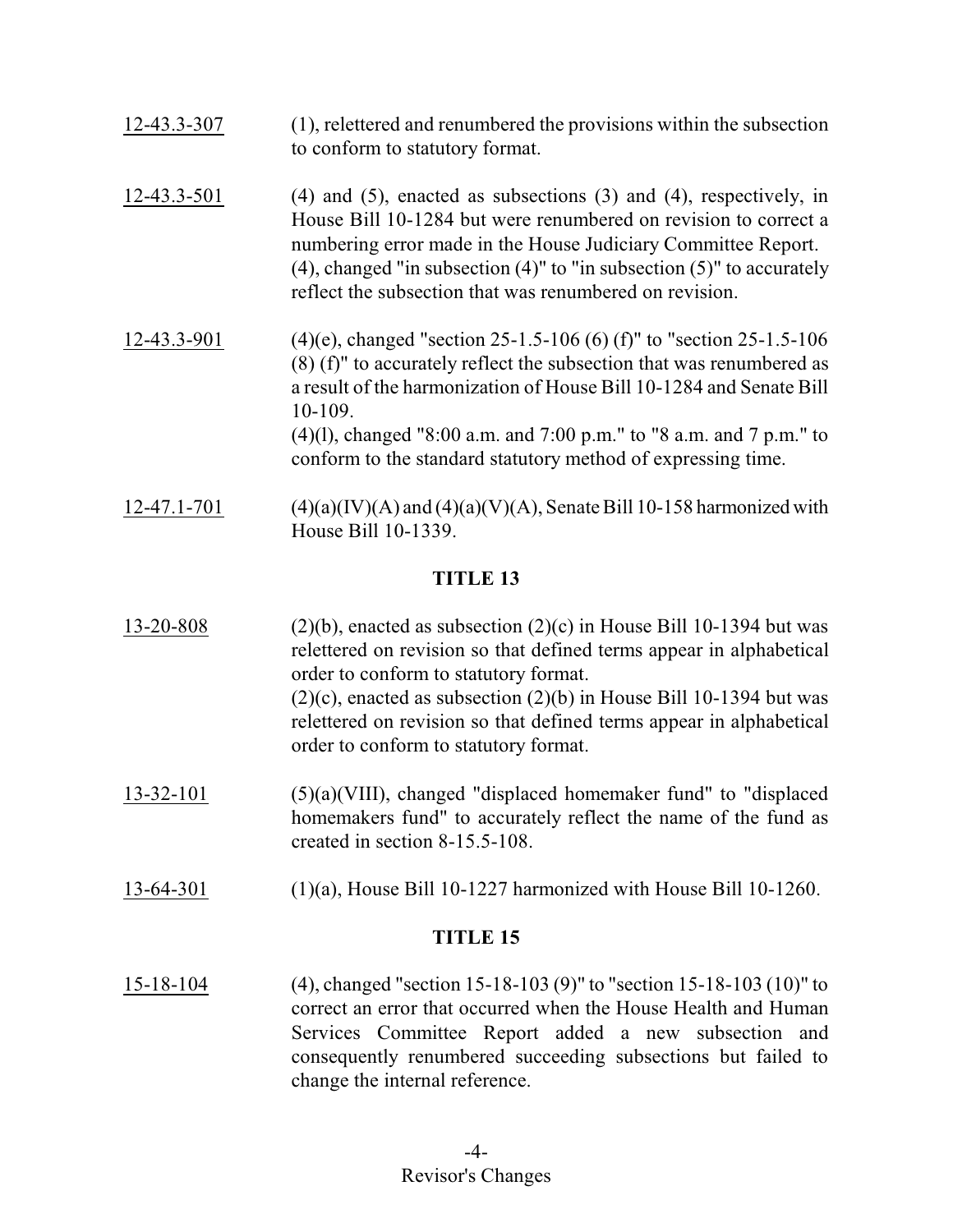16-13-303  $(5.1)(b)(II)(A)$ , numbered as  $(5.1)(b)(II)$  but was renumbered on revision to conform to statutory format.  $(5.1)(b)(II)(B)$ , enacted as  $(5.1)(b)(III)$  in House Bill 02-1404 but was renumbered on revision to conform to statutory format and changed "subparagraph (II) of this paragraph (b)" to "sub-subparagraph (A) of this subparagraph (II)" due to the renumbering of the provision on revision.

## **TITLE 17**

17-2-103 IP(11)(b)(II), House Bill 10-1089 harmonized with House Bill 10-1360.

#### **TITLE 18**

- 18-1.3-201 (2)(c), House Bill 10-1338 harmonized with House Bill 10-1352.
- 18-1.3-401 (10)(b)(XIII), Senate Bill 10-128 harmonized with House Bill 10-1233, effective July 1, 2012.
- 18-3-404 (1.7), added paragraph (b) on revision to reflect the future repeal of subsection (1.7) created by sections 1 and 12(2) of Senate Bill 10-128.
- 18-19-103 (5.5)(b), moved what appears as subsection (4)(b) in House Bill 10-1352 to subsection (5.5)(b) because a Senate Floor Amendment struck subsection  $(5.5)(a)$  from the bill without moving the " $(5.5)$ " designation to subsection (5.5)(b). The remaining paragraph (b) was left to follow subsection  $(4)(a)$ , thus leading the reader to believe that subsection (5.5)(b) was subsection (4)(b) instead.

- 19-2-905 (1)(a)(VI), changed "individual education program" to "individualized education program" to accurately reflect the term, as defined by section 22-20-103 (15).
- 19-2-925 (2)(d), changed "individual education program" to "individualized education program" to accurately reflect the term, as defined by section 22-20-103 (15).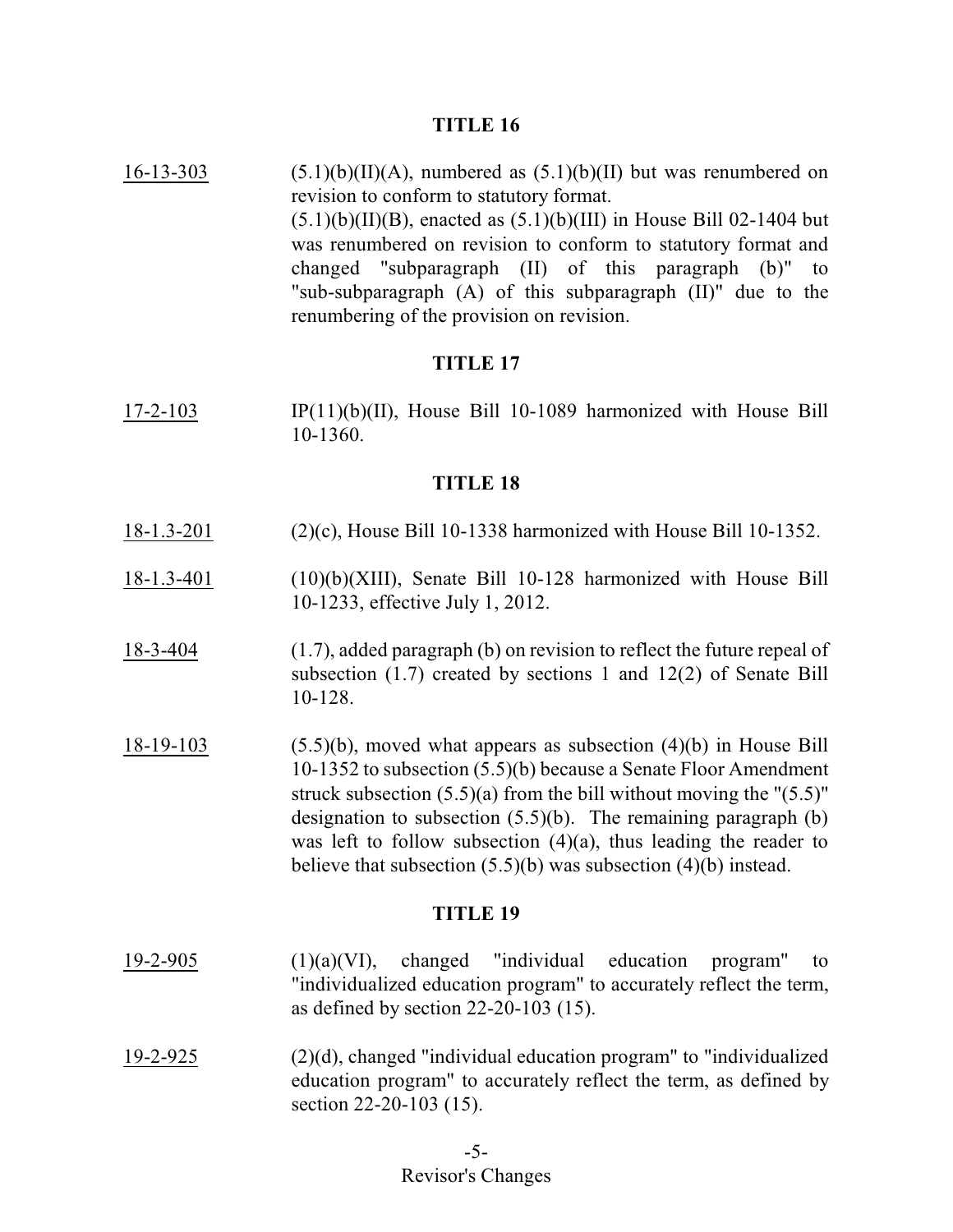- 22-1-123 (1), changed "individual education program" to "individualized education program" to accurately reflect the term as defined by section 22-20-103 (15).
- $22-5-108$  (1)(i), Senate Bill 10-111 harmonized with Senate Bill 10-161.
- 22-7-407 (6), changed "individual education program" to "individualized education program" to accurately reflect the term as defined by section 22-20-103 (15).
- 22-7-409  $(1.2)(d)(I)(B)$  and  $(1.2)(d)(II)$ , changed "individual educational program" to "individualized education program" to accurately reflect the term as defined by section 22-20-103 (15).
- $22$ -7-604.5 (1)(a)(VI)(B), changed "individual education program" to "individualized education program" to accurately reflect the term as defined by section 22-20-103 (15). (3)(b), changed "individual educational program" to "individualized education program" to accurately reflect the term as defined by section 22-20-103 (15).
- 22-7-1016 (5)(a), Senate Bill 10-062 harmonized with House Bill 10-1013.
- 22-9-103 (2.7), (2.9), (5), and (6), enacted as subsections (3.5), (2.7), (6), and (5), respectively, in Senate Bill 10-191 but were renumbered on revision so that defined terms appear in alphabetical order to conform to statutory format.
- 22-9-105.5 (3)(b), changed "subsection (3) of this section." to "subsection  $(10)$ of this section." to correct an error that occurred when the Senate adopted several amendments to Senate Bill 10-191 on second reading adding several subsections but did not change the internal reference.

 $(10)(a)(I)$ , changed "2011-2012" to "2011-12" to conform to the preferred method of referring to school years.

(10)(a)(III), changed "2012-2013" to "2012-13" to conform to the preferred method of referring to school years.

(10)(a)(IV)(A), changed "2013-2014" and "2012-2013" to "2013-14" and "2012-13", respectively, to conform to the preferred method of referring to school years.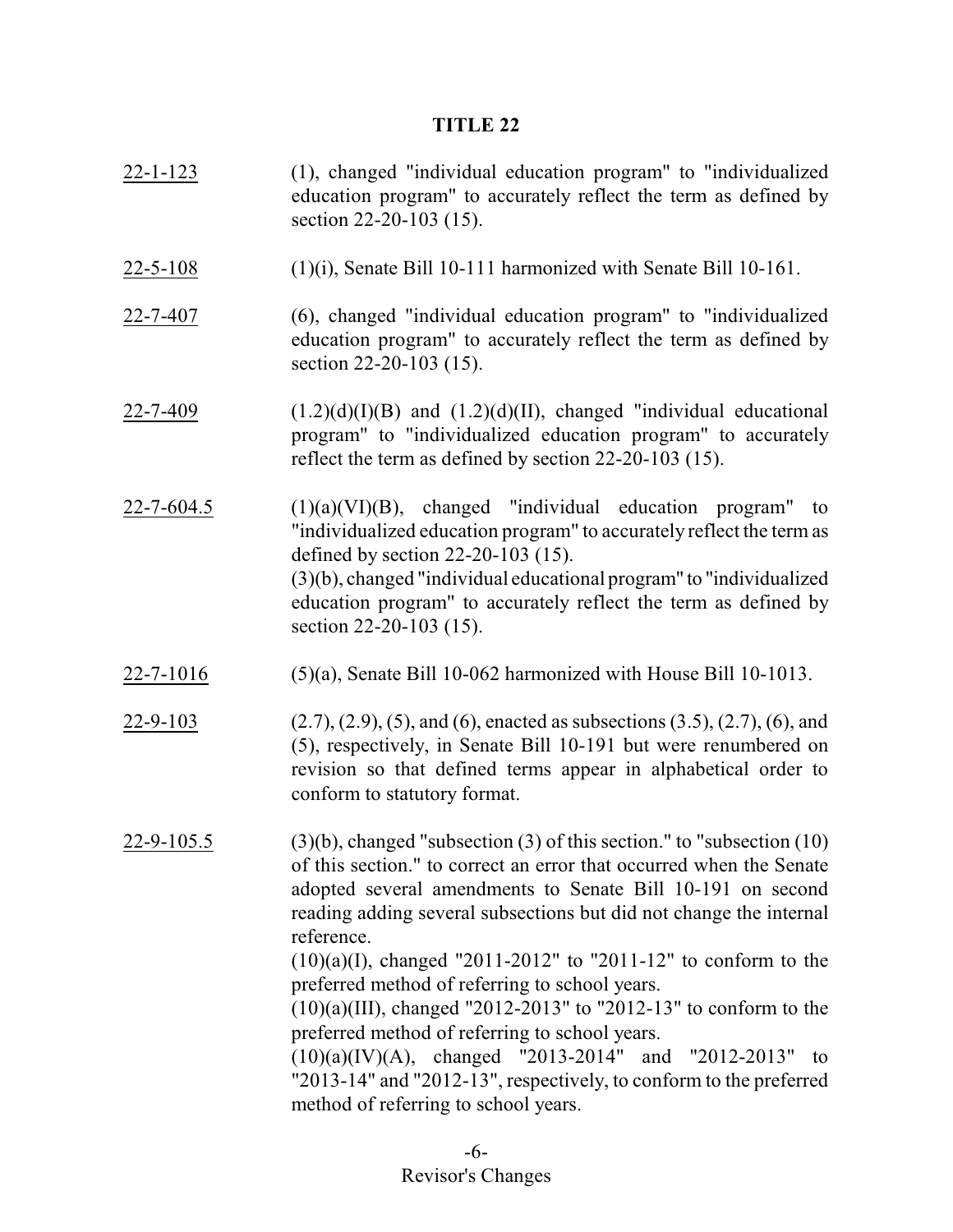(10)(a)(V)(A), changed "2014-2015" to "2014-15" and "2012-2013 and 2013-2014" to "2012-13 and 2013-14" to conform to the preferred method of referring to school years.  $(10)(a)(V)(B)$ , changed "2014-2015" to "2014-15" to conform to the preferred method of referring to school years.

- 22-9-105.7 (3), changed "2010-2011 and 2011-2012" to "2010-11 and 2011-12" to conform to the preferred method of referring to state fiscal years.
- 22-20-109 (7)(h), changed "individual education program" to "individualized education program" to accurately reflect the term as defined by section 22-20-103 (15).
- $22-30.5-503$   $(3.5)(a)(I)$ , changed "Individual" to "Individuals" to accurately reflect the name of the federal act.
- 22-30.5-507 (8)(b), Senate Bill 10-111 harmonized with Senate Bill 10-161.
- 22-35-102 (1)(b), changed "Colorado Preschool to Postsecondary Education Alignment Act of 2008" to "Preschool to Postsecondary Education Alignment Act" to accurately reflect the short title of the act as set out in part 10 of article 7 of title 22.
- 22-54-106 (1)(b), House Bill 10-1013 harmonized with House Bill 10-1318.
- 22-54-107 (4), changed "department" to "department of education" to accurately reflect the name of the department.
- 22-54-108 (3)(b)(III), House Bill 10-1013 harmonized with House Bill 10-1369.
- 22-54-117 (1)(g), changed "2010-2011 and 2011-2012" to "2010-11 and 2011-12" to conform to the preferred method of referring to state fiscal years.
- $22-54-124$  (4)(b) and (4)(c), changed "department" to "department of education" to accurately reflect the name of the department.
- 22-60.5-111  $(4)(a)(I)(C)$ , changed "state board" to "state board of education" to accurately reflect the name of the board.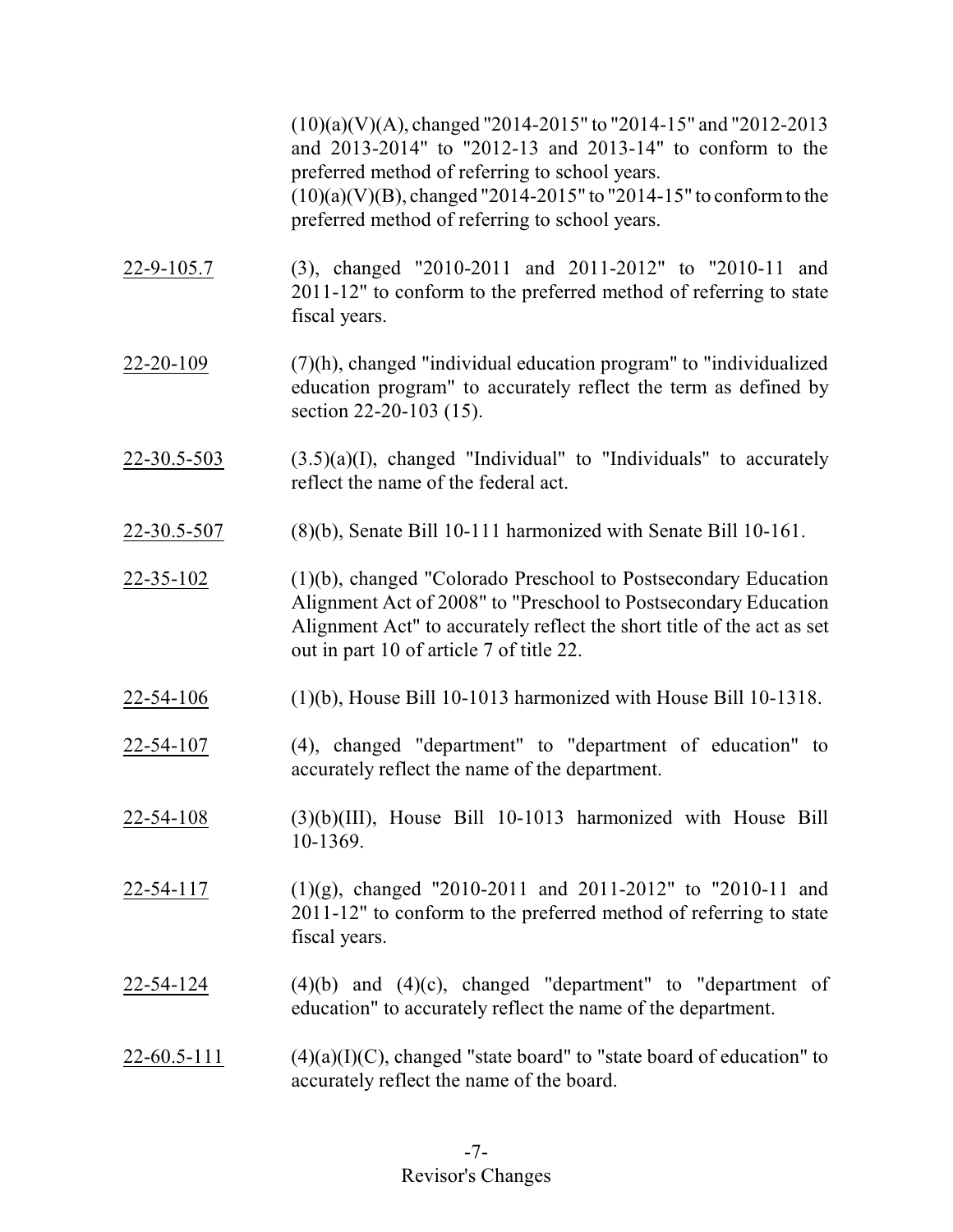| $22 - 63 - 203$ | $(4)(a.5)(I)$ , changed "2010-2011" to "2010-11" to conform to the |
|-----------------|--------------------------------------------------------------------|
|                 | preferred method of referring to school years.                     |
|                 | $(4)(a.5)(II)$ , changed "2010-2011, 2011-2012, and 2012-2013" to  |
|                 | "2010-11, 2011-12, and 2012-13" and "2013-2014" to "2013-14" to    |
|                 | conform to the preferred method of referring to school years.      |
|                 |                                                                    |

22-63-203.5 Changed "2014-2015" to "2014-15" to conform to the preferred method of referring to school years.

- 24-1.9-102 (1)(a)(II), Senate Bill 10-007 harmonized with House Bill 10-1422.  $(1)(a)(VII)$ , Senate Bill 10-007 harmonized with Senate Bill 10-175.
- 24-18-106 (2)(c), changed "section 2-3-211 (2)" to "section 2-3-311 (2)" to accurately reflect the section under which certain organizations are declared to be joint governmental agencies of this state by correcting an error that occurred when a Senate floor amendment to Senate Bill 10-099 changed the internal reference, which was correct in the introduced version of the bill.
- 24-22-117 (2)(f), House Bill 10-1320 harmonized with House Bill 10-1381.  $(2)(f)(III)(B)$ , changed "This subparagraph  $(II)$ " to "This subparagraph (III)" to reflect the renumbering of the subparagraph due to the harmonization of House Bill 10-1320 with House Bill 10-1381.
- 24-30-202.4 (2), Senate Bill 10-003 harmonized with House Bill 10-1181.
- 24-30-1102 (5), Senate Bill 10-003 harmonized with House Bill 10-1181.
- 24-32-114 (1.7), House Bill 10-1327 superseded by House Bill 10-1018.
- 24-33.5-506 IP(1), changed "this section and sections 24-33.5-507 and 24-33.5-508" to "this section and section 24-33.5-507" to accurately reflect the language adopted in Senate Bill 09-047 that was mistakenly not incorporated into the 2009 Colorado Revised Statutes.
- $24-33.5-512$  (1)(a), inserted a long dash between the words "criminal offense" and "the remainder" to accurately reflect the punctuation of this provision as enacted by House Bill 09-1022.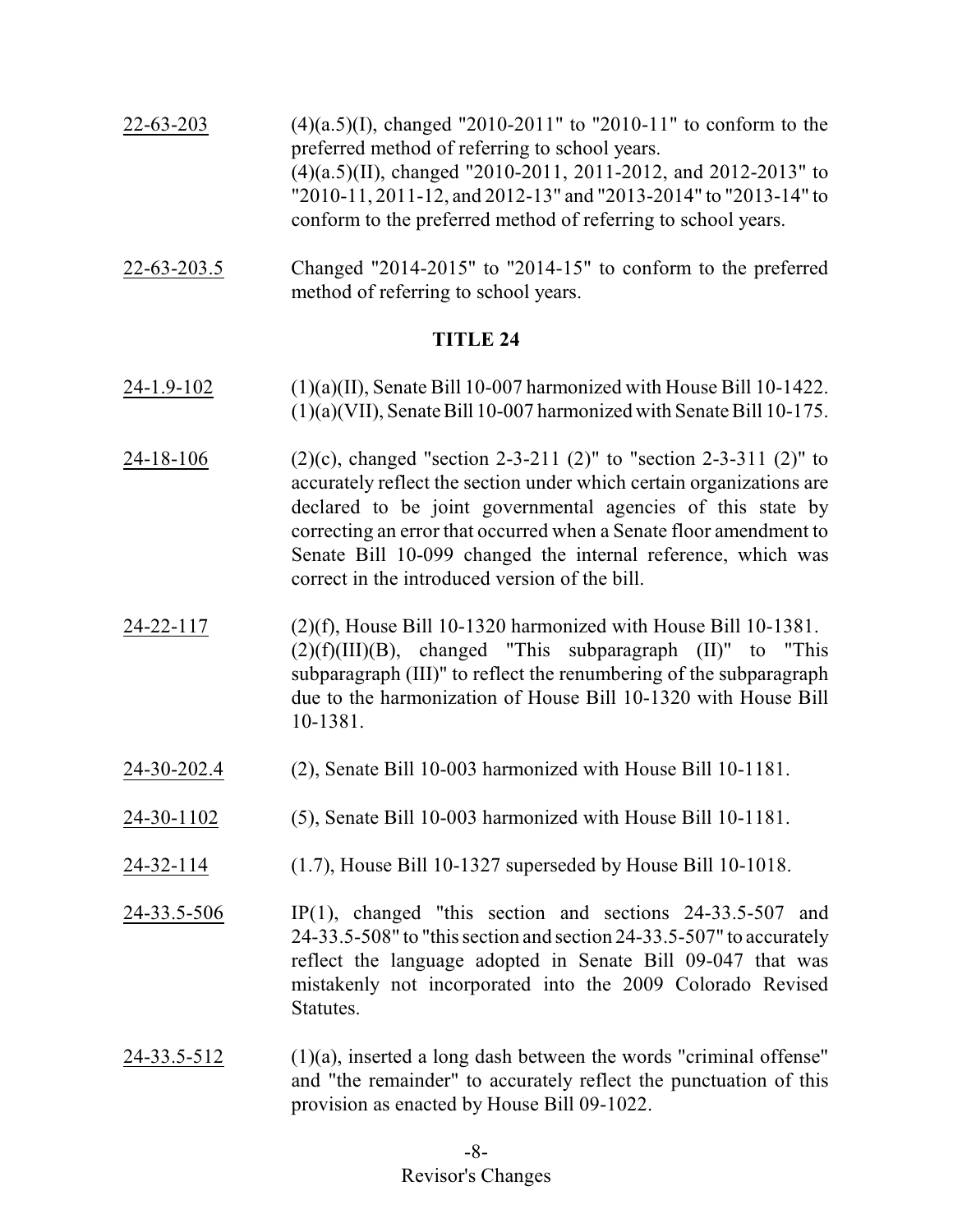- 24-33.5-1212 (5)(c), changed "forest service" to "Colorado state forest service" to accurately reflect the name of the service as set out in section 23-31-302.
- 24-33.5-1602 (4), added "sec." after "U.S.C." to conform to the preferred method of citing federal law.
- 24-34-104 (46)(n), enacted as subsection  $(46)(o)$  in House Bill 10-1284 but was relettered on revision for ease of location.  $(48)(g)$ , changed "real estate division" to "division of real estate" to accurately reflect the name of the division as created in part 1 of article 61 of title 12. (50.5), Senate Bill 10-072 harmonized with House Bill 10-1221 and House Bill 10-1400.
- 24-35-212 (1.5)(d), changed "its" to "the executive director's" to conform to changes made to this provision by House Bill 09-1002, which replaced the term "commission" with the term "executive director".
- 24-48.5-308 (1)(a), appeared as section 24-48.8-109 (1)(a) in HouseBill 10-1339 but was relocated due to the harmonization of House Bill 10-1339 with Senate Bill 10-158.
- $24-48.5-309$  IP(1), (1)(a), (5)(g), (5)(h), (5)(i), and (6), appeared as section 24-48.5-201 IP(1), (1)(a), (5)(g), (5)(h), (5)(i), and (6), respectively, in House Bill 10-1180 but were relocated due to the harmonization of House Bill 10-1180 with Senate Bill 10-158.
- 24-48.5-311 (1), (2)(a), and (2)(c), appeared as section 24-48.5-203 (1), (2)(a), and (2)(c), respectively, in House Bill 10-1180 but were relocated due to the harmonization of House Bill 10-1180 with Senate Bill 10-158.  $(4)(a)(I)$ , appeared as section 24-48.5-203  $(4)(b)$  in House Bill 10-1339 but was relocated due to the harmonization of House Bill 10-1339 with Senate Bill 10-158.
- 24-51-401 (1.7)(a), Senate Bill 10-001 harmonized with Senate Bill 10-146, effective January 1, 2011.
- 24-51-1101 IP(1), Senate Bill 10-001 harmonized with House Bill 10-1422, effective January 1, 2011.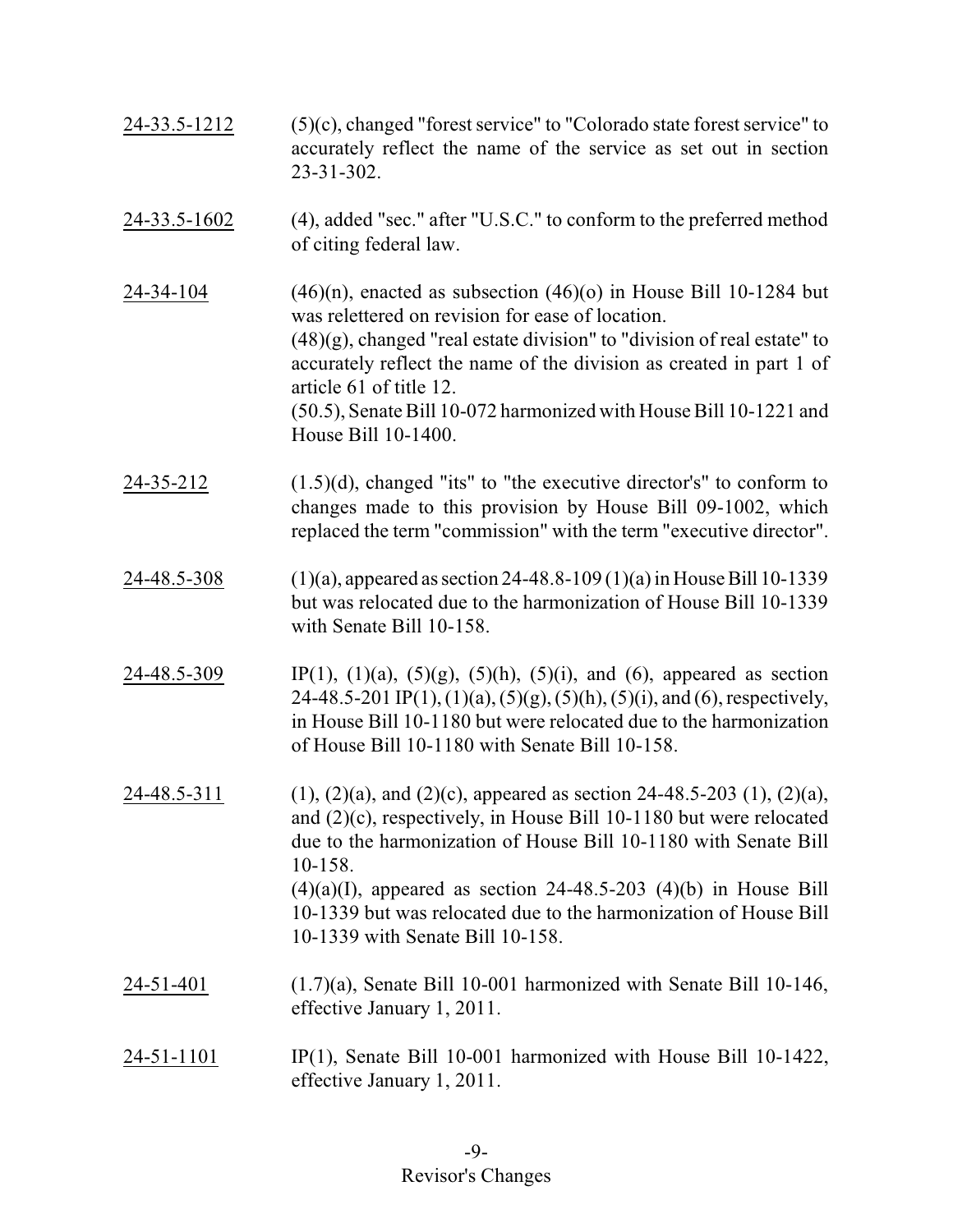- 24-51-1747 (7), the provisions of subsection (7) were relettered on revision to conform to statutory numbering format:  $(7)(a)$ ,  $(7)(b)$ , and  $(7)(c)$ were enacted as  $(7)(a)$ ,  $(7)(a)(II)$ , and  $(7)(a)(III)$ , respectively, in Senate Bill 09-282; and  $(7)(a)$ ,  $(7)(b)$ ,  $(7)(c)$ , and  $(7)(d)$  were numbered as  $(7)(a)(I)$ ,  $(7)(a)(II)$ ,  $(7)(a)(III)$ , and  $(7)(a)(IV)$ , respectively, in House Bill 10-1425. (7)(b), changed "subparagraph (IV) of this paragraph (a)" to "paragraph (d) of this subsection (7)" to accurately reflect the provision that was relettered on revision.
- 24-65.5-103 (1)(a)(I), added "(a)" before "(I)" to accurately reflect the statutory numbering format adopted in Senate Bill 07-237 that was inadvertently omitted since the printing of the 2007 Colorado Revised Statutes.
- 24-75-113 House Bill 10-1190 harmonized with House Bill 10-1191, House Bill 10-1192, House Bill 10-1193, House Bill 10-1194, and House Bill 10-1195.
- 24-75-302 (2)(w), House Bill 10-1081 harmonized with House Bill 10-1277 and House Bill 10-1389.

- 25-1.5-106 Senate Bill 10-109 harmonized with House Bill 10-1284.  $(17)(b.5)$ , appeared as subsection  $(3)(c)$  in House Bill 10-1388 but was relocated due to the harmonization of House Bill 10-1388 with Senate Bill 10-109 and House Bill 10-1284.
- $25-11-101$  (4), (5), and (6), appeared as subsections (6), (4), and (5), respectively, in House Bill 10-1149 but were renumbered on revision so that defined terms appear in alphabetical order to conform to statutory format.
- 25-11-107 (5), House Bill 10-1149 harmonized with House Bill 10-1348.
- 25-16-104.5 (6), House Bill 10-1052 harmonized with House Bill 10-1329.
- 25-31-102 (2), changed "health sciences center" to "health sciences facility" to correct an error that occurred in the Senate Appropriations Committee Report to Senate Bill 10-073.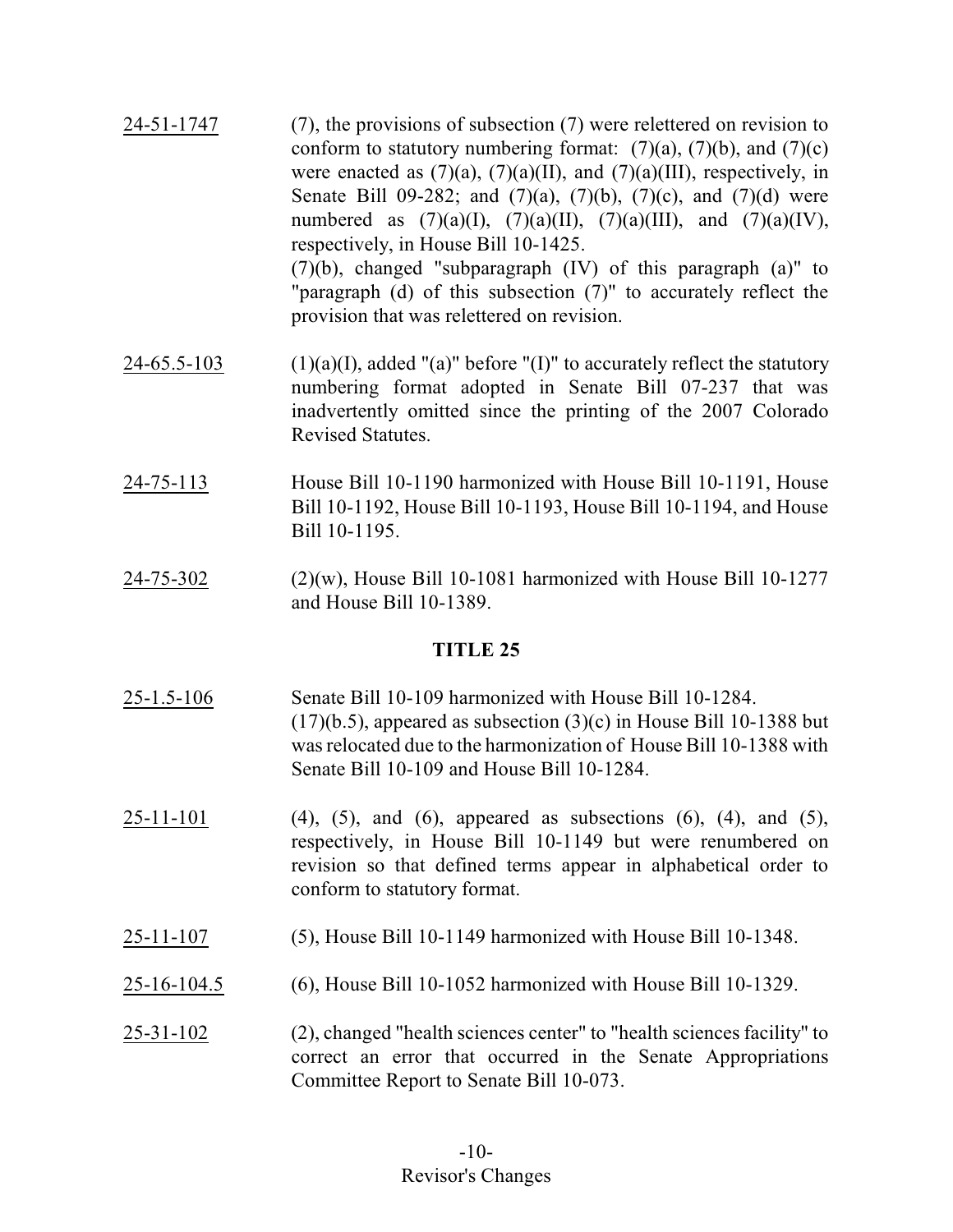25-37-102 (9), added "(9)" before "(a)" to accurately reflect the numbering adopted in House Bill 10-1332 that was inadvertently omitted from the enrolled version of the bill.

## **TITLE 25.5**

- $25.5 5 101$  (4)(c)(I), adds the word "program" after "aid to families with dependent children" to accurately reflect the name of the program.
- $25.5 5 201$  (5)(c)(I), adds the word "program" after "aid to families with dependent children" to accurately reflect the name of the program.
- 25.5-5-301 (4), Senate Bill 10-175 harmonized with House Bill 10-1043.
- 25.5-5-411 (4)(c), numbered as subsection  $(1.5)(c)$  in House Bill 10-1382 but was harmonized with Senate Bill 10-153 and relocated to subsection  $(4)(c)$ .
- $25.5-6-108.5$  (1)(a), changed an internal reference from "paragraph (b) of this subsection (1)" to "paragraph (c) of this subsection (1)" to accurately reflect the location of statutory permission to accept gifts, grants, and donations for studies authorized pursuant to the section.

- 26-2-111.1 House Bill 10-1043 superseded by Senate Bill 10-068, effective January 1, 2011.
- 26-2-111.8 (4), House Bill 10-1422 superseded by House Bill 10-1348.
- 26-2-709 (2)(a), Senate Bill 10-068 harmonized with House Bill 10-1043, effective January 1, 2011.
- 26-6-120 (3)(b), Senate Bill 10-118 harmonized with Senate Bill 10-175.
- 26-1-309 (1) and (5), changed "fund" to "trust fund" to refer consistently within the section to the Colorado traumatic brain injury trust fund, as created in the section.
- 26-6.5-203 (3), changed "section 2-2-1401" to "section "2-2-1601" due to the renumbering of the section, as enacted by House Bill 09-1343, on revision.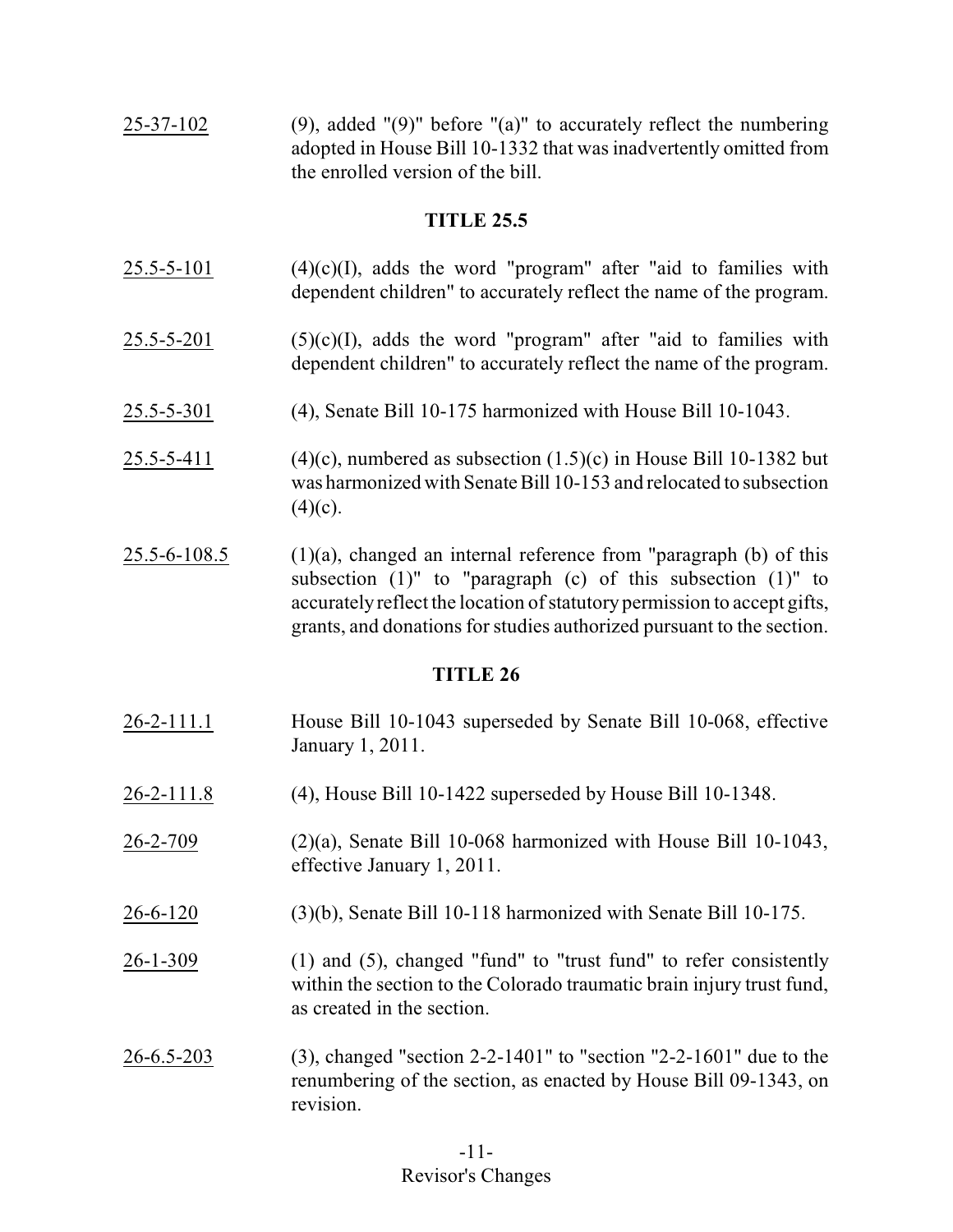- 26-22-102 (4), Senate Bill 10-014 superseded by Senate Bill 10-175.
- $26-22-104$  IP(1), IP(2), IP(4), and (4)(c), Senate Bill 10-014 superseded by Senate Bill 10-175.
- 26-22-105 (1) and (5), Senate Bill 10-014 superseded by Senate Bill 10-175.

- 27-60-101 Appeared as section 27-1-210 in House Bill 10-1032 but was renumbered on revision for ease of location. (2)(a) and (2)(b), changed "state department" to "department of human services" to accurately reflect the name of the department.
- 27-61-0 Entire article, appeared as article 64 in Senate Bill 10-153 but was renumbered on revision for ease of location.
- 27-69-101 (1)(b), (1)(c), (1)(e), (1)(f), and (2), appeared as section 26-22-101  $(1)(b)$ ,  $(1)(c)$ ,  $(1)(e)$ ,  $(1)(f)$ , and  $(2)$ , respectively, in Senate Bill 10-014 but were relocated due to the harmonization of Senate Bill 10-014 with Senate Bill 10-175.
- 27-69-102 (2), (4), (5), (5.5), and (7), appeared as section 26-22-102 (2), (5),  $(6)$ ,  $(6.5)$ , and  $(8)$ , respectively, in Senate Bill 10-014 but were relocated due to the harmonization of Senate Bill 10-014 with Senate Bill 10-175.
- 27-69-103 Appeared as section 26-22-103 in Senate Bill 10-014 but was relocated due to the harmonization of Senate Bill 10-014 with Senate Bill 10-175; except that the change from "division of mental health" to "division of behavioral health" in Senate Bill 10-014 was superseded by Senate Bill 10-175.
- $27-69-104$  (1)(b), IP(3)(c), IP(3)(d), (3)(d)(IV), (3)(d)(V), and (4)(a), appeared as section 26-22-104 (1)(b), IP(3)(c), IP(3)(d), (3)(d)(IV), (3)(d)(V), and (4)(a), respectively, in Senate Bill 10-014 but were relocated due to the harmonization of Senate Bill 10-014 with Senate Bill 10-175.
- 27-69-105 (3)(c), appeared as section 26-22-105 (3)(c) in Senate Bill 10-014 but was relocated due to the harmonization of Senate Bill 10-014 with Senate Bill 10-175.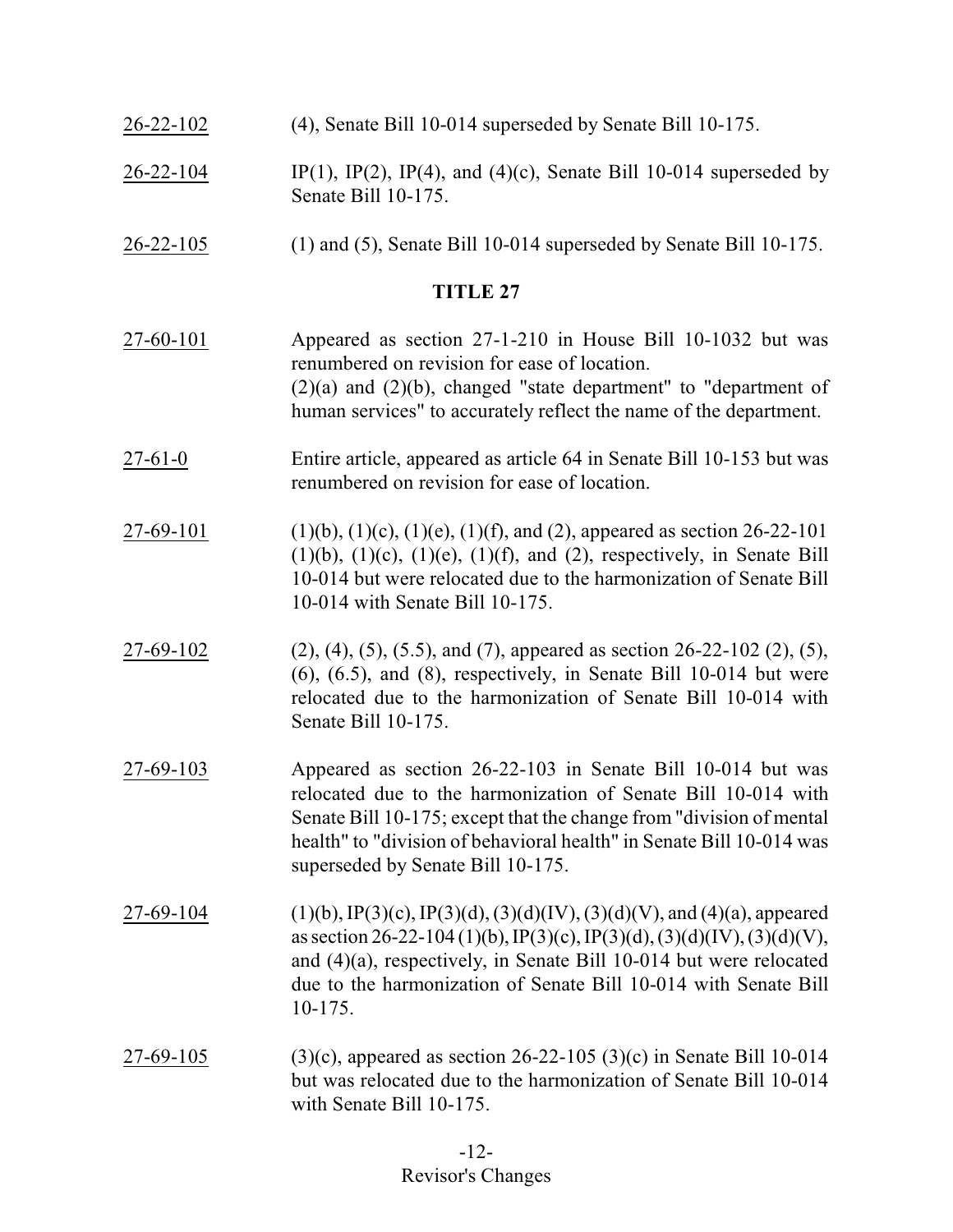|                 | $(5)$ and $(6)$ , appeared as section 26-22-105 $(5)$ and $(6)$ , respectively,<br>in Senate Bill 10-213 but were relocated due to the harmonization<br>of Senate Bill 10-213 with Senate Bill 10-175. |  |
|-----------------|--------------------------------------------------------------------------------------------------------------------------------------------------------------------------------------------------------|--|
| 27-80-101       | $(5)$ , appeared as section 25-1-201 $(4)$ in House Bill 10-1422 but was<br>relocated due to the harmonization of House Bill 10-1422 with<br>Senate Bill 10-175.                                       |  |
| 27-80-117       | $(3)(a)$ , appeared as section 25-1-217 $(3)(a)$ in House Bill 10-1347<br>but was relocated due to the harmonization of Senate Bill 10-175<br>with House Bill 10-1347.                                 |  |
| 27-90-101       | (1)(b), appeared as section 27-1-102 (2)(c) in House Bill 10-1260<br>but was relocated due to the harmonization of House Bill 10-1260<br>with Senate Bill 10-175.                                      |  |
| 27-90-102       | $(4)(a)(III)$ , appeared as section 27-1-103 $(3)(a)(III)$ in House Bill<br>10-1260 but was relocated due to the harmonization of House Bill<br>10-1260 with Senate Bill 10-175.                       |  |
| 27-90-111       | (1), changed "state department" to "department" to accurately reflect<br>the defined term for article 90 and to conform with other changes<br>made to the section by Senate Bill 10-175.               |  |
| <b>TITLE 31</b> |                                                                                                                                                                                                        |  |
| $31 - 12 - 114$ | $(1)$ , House Bill 10-1259 harmonized with House Bill 10-1422.                                                                                                                                         |  |
| <b>TITLE 39</b> |                                                                                                                                                                                                        |  |
| $39-4-101$      | (3), Senate Bill 10-019 harmonized with Senate Bill 10-174 and<br>Senate Bill 10-177.                                                                                                                  |  |
| 39-4-102        | $(1)(e)(II)$ , IP $(1.5)$ , $(1.5)(a)$ , $(1.5)(b)(I)$ , $(1.5)(b)(V)$ , $(1.5)(c)$ , and<br>$(1.5)(d)$ , Senate Bill 10-019 harmonized with Senate Bill 10-174<br>and Senate Bill 10-177.             |  |

39-5-104.7 (1)(b), Senate Bill 10-019 harmonized with Senate Bill 10-174 and Senate Bill 10-177 and deleted "as defined in section 39-4-101 (2.7),", as added by Senate Bill 10-019, to parallel the language adopted in Senate Bill 10-174 and Senate Bill 10-177.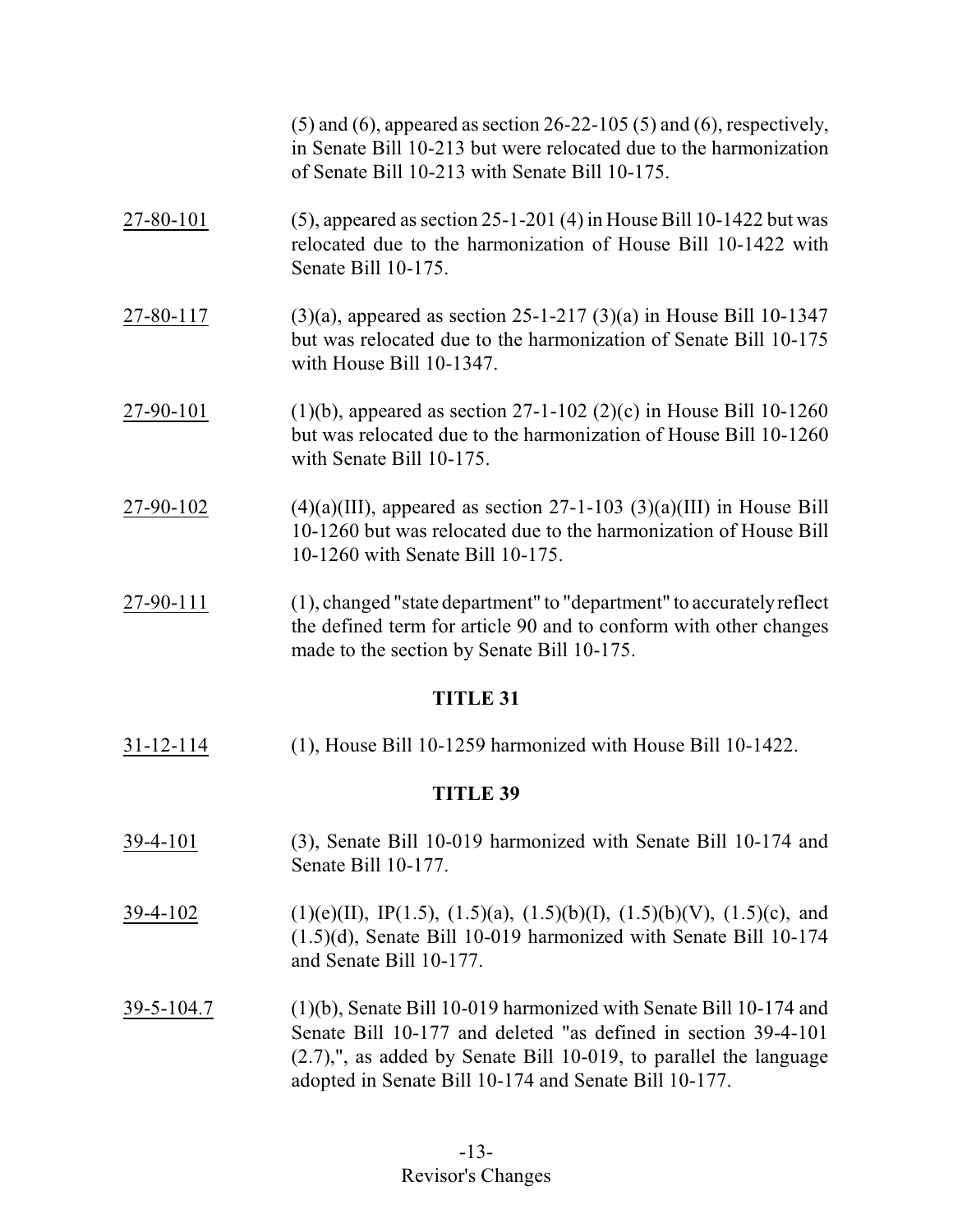| 39-21-122       | House Bill 10-1189 harmonized with House Bill 10-1190, House<br>Bill 10-1191, House Bill 10-1192, House Bill 10-1193, House Bill<br>10-1194, House Bill 10-1195, House Bill 10-1196, House Bill<br>10-1197, and House Bill 10-1199.                                                                                                                                                                                                                                                                                                                                                                                   |  |
|-----------------|-----------------------------------------------------------------------------------------------------------------------------------------------------------------------------------------------------------------------------------------------------------------------------------------------------------------------------------------------------------------------------------------------------------------------------------------------------------------------------------------------------------------------------------------------------------------------------------------------------------------------|--|
| 39-26-102       | (15), House Bill 10-1189 harmonized with House Bill 10-1192.                                                                                                                                                                                                                                                                                                                                                                                                                                                                                                                                                          |  |
|                 |                                                                                                                                                                                                                                                                                                                                                                                                                                                                                                                                                                                                                       |  |
| 39-26-127       | House Bill 10-1189 harmonized with House Bill 10-1190, House<br>Bill 10-1191, House Bill 10-1194, and House Bill 10-1195.                                                                                                                                                                                                                                                                                                                                                                                                                                                                                             |  |
| 39-26-212       | House Bill 10-1189 harmonized with House Bill 10-1190, House<br>Bill 10-1191, House Bill 10-1194, and House Bill 10-1195.                                                                                                                                                                                                                                                                                                                                                                                                                                                                                             |  |
| 39-26-707       | $(4)$ , appeared as subsection $(3)$ in House Bill 10-1194 but was<br>renumbered on revision for ease of location.                                                                                                                                                                                                                                                                                                                                                                                                                                                                                                    |  |
| 39-29-109       | $(2)(a)(VI)$ , before "this paragraph $(a)$ ", deleted "subparagraph $(I)$ of"<br>to correct an erroneous reference added by House Bill 10-1327 since<br>subparagraph (I) was repealed, effective July 1, 2009, but was<br>inadvertently not shown as repealed in the 2009 Colorado Revised<br>Statutes.<br>$(2)(a)(VII)$ , before "this paragraph $(a)$ ", deleted "subparagraph $(I)$<br>of" to correct an erroneous reference added by House Bill 10-1388<br>since subparagraph (I) was repealed, effective July 1, 2009, but was<br>inadvertently not shown as repealed in the 2009 Colorado Revised<br>Statutes. |  |
| <b>TITLE 40</b> |                                                                                                                                                                                                                                                                                                                                                                                                                                                                                                                                                                                                                       |  |
| $40 - 2 - 123$  | (3.2), Senate Bill 10-174 was harmonized with Senate Bill 10-177.                                                                                                                                                                                                                                                                                                                                                                                                                                                                                                                                                     |  |

| $42 - 3 - 106$ | $(2)(e)$ , Senate Bill 10-144 harmonized with House Bill 10-1172.                                                                           |
|----------------|---------------------------------------------------------------------------------------------------------------------------------------------|
| $42 - 3 - 204$ | $(1)(b)(II)$ , House Bill 10-1422 superseded by House Bill 10-1019,<br>effective January 1, 2011.                                           |
| $42 - 3 - 304$ | $(14)$ , Senate Bill 10-212 harmonized with House Bill 10-1172.<br>$(18)(d)(I)$ , House Bill 10-1341 harmonized with House Bill<br>10-1387. |